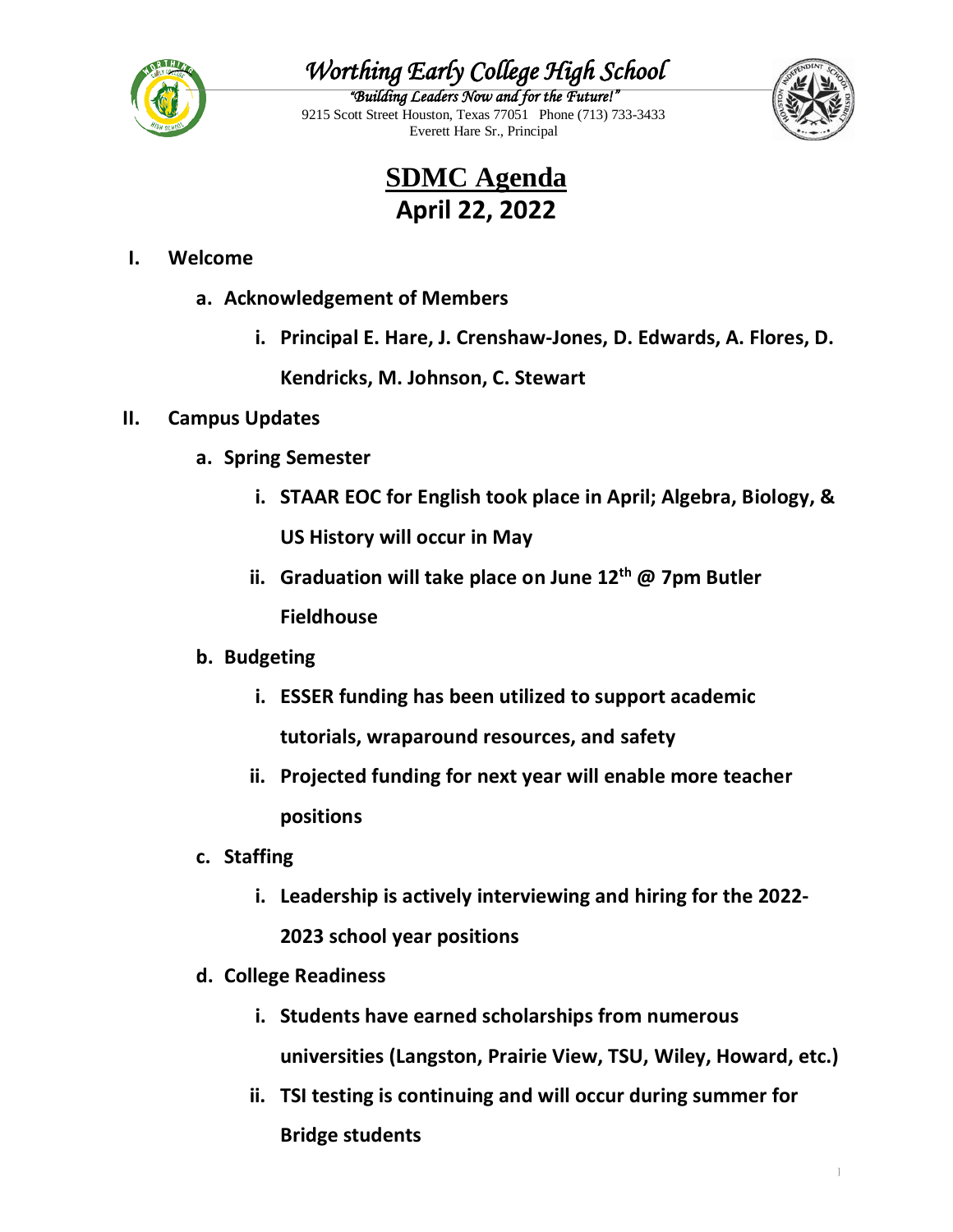

# *Worthing Early College High School*

*"Building Leaders Now and for the Future!"*  9215 Scott Street Houston, Texas 77051 Phone (713) 733-3433 Everett Hare Sr., Principal



### **iii. CCMR is currently on target for 70%**

- **III. Campus Events**
	- **a. Recap:**
		- **i. Field Experiences (Obama Portraits, SHSU, PV, Wiley, TSU,**

**Women's Empowerment at Moody Gardens)**

- **ii. New Partnership – NMSI, Cares Mentoring, TSU, Boeing**
- **iii. Community Events**

### **IV. Program Updates**

- **a. Early College** 
	- **i. Students are on track to the crosswalk for completion of program with graduation**
- **b. International Baccalaureate**
	- **i. Recruitment and expansion of program taking place this semester**
- **c. CTE**
	- **i. Students are completing industry-based certifications in grades 10th -12th**
- **d. Athletics**
	- **i. District Facilities and Maintenance are meeting with Principal Hare and Alumni to discuss improvements with a new football field, track, and sporting area**
- **e. Fine Arts**
	- **i. Marching Pride of Sunnyside Band continues to perform in competitions and earn more scholarships; Theatre Arts department coordinated Black History Program in February that was a talented showcase of student performances;**